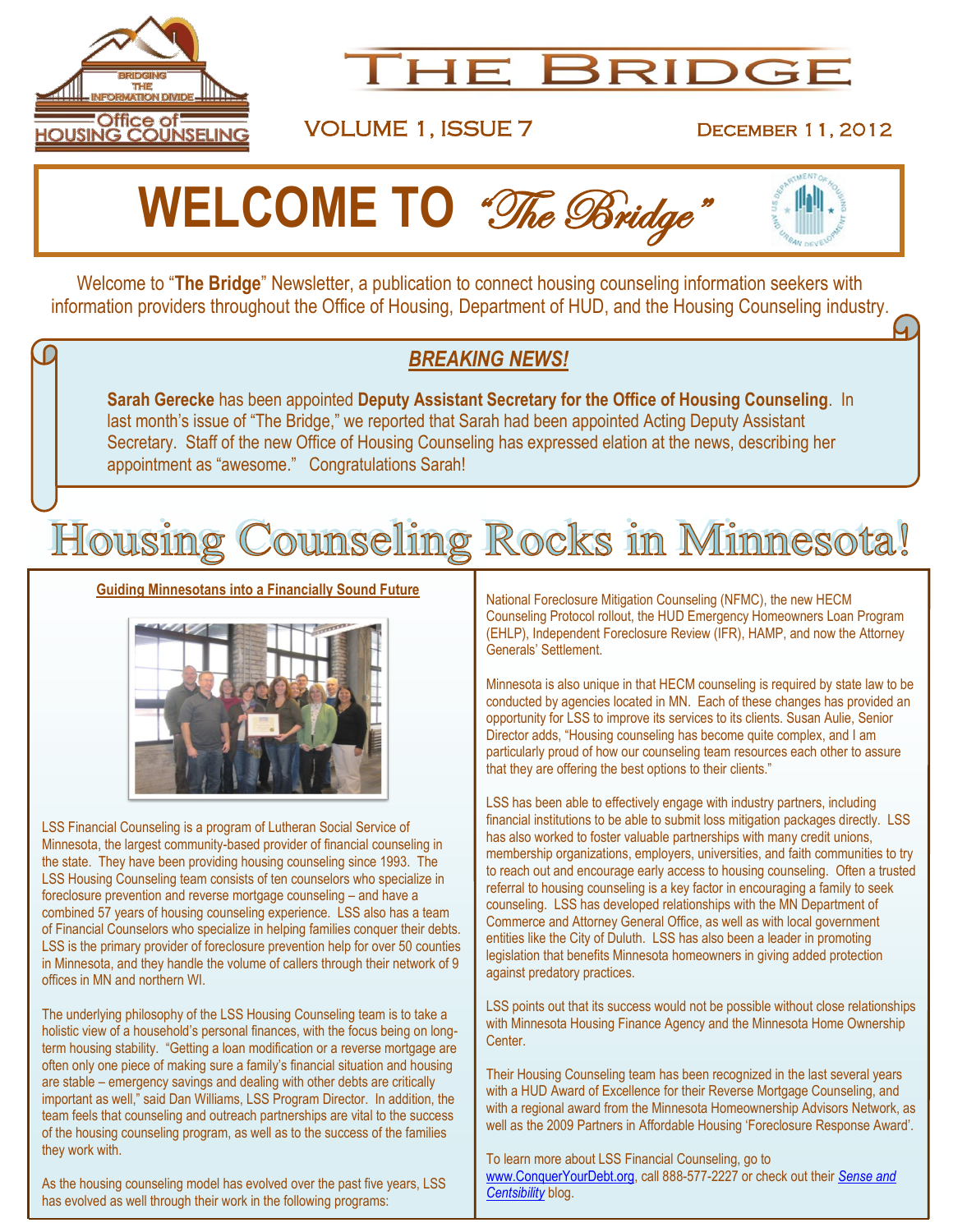### FROM THE DEPUTY ASSISTANT SECRETARY



#### Greetings!

I am honored to send greetings to you from my new desk. It's my privilege to be the first Deputy Assistant Secretary for the Office of Housing Counseling. HUD's mission is to support a network of HUD-approved housing counseling agencies serving all parts of the country and serving people with all kinds of housing needs. This job comes with major responsibilities to make sure HUD's mission is achieved and that the Office serves the needs of people across the country who turn to HUD-approved housing counseling agencies for help in achieving their housing goals.

The Office of Housing Counseling is two months old. Because we are new, we are taking the opportunity and the time to think about the ways we support housing counseling, and the values that we want to build into our work. Here are some of the mantras – they may be familiar to you!

- We are a listening and learning organization. We want to hear from our stakeholders and understand the ways that HUD's program can help or hinder their work.
- We will make mistakes. That is the only way we will have the confidence to try new ideas. We will ask for patience and understanding from our partners as we work to improve our program.
- We are a virtual, unified organization. As many of you know, HUD's housing counseling program previously operated out of four homeownership centers and our Washington, DC headquarters. Where implementation and practices were inconsistent, we are trying to find the best model and use it consistently.
- We are building bridges, not silos. Almost every staff member, including Office Assistants and myself, will be responsible for working directly with housing counseling agencies and housing counselors. While each office (Policy, Outreach and Oversight) will have a different area of focus, we will integrate our points of view in order to produce the strongest program.

We have accomplished a great deal in two months. HUD staff from every corner of the country–from Alaska to Florida, SoCal to the Green Mountain State–volunteered to be part of this new venture. We are taking the opportunity to rethink, reboot and reenergize the housing counseling program. We are guided by counselors from more than 100 agencies who have given us advice in various venues about ways to improve. We will continue our listening sessions through 2013, listening to different viewpoints on improving our systems, streamlining the grants process and measuring the impact of housing counseling. These are just a few of the areas we are committed to improve.

Change is never easy, and many of the issues facing the housing counseling program reflect competing policies and difficult trade-offs. We will be guided by our commitment to improve the housing of millions of families through access to an unbiased and knowledgeable housing counselor, working for a HUD-approved agency. You will see some changes soon: our NOFA to distribute grant funds, traditionally released at the end of the year, will be streamlined and will recognize the value that intermediaries and state housing finance agencies bring to quality housing counseling. Our on-site and remote performance reviews will be streamlined. We will be providing training and technical assistance opportunities as well as more on-line tools to assist housing counseling agencies. We will continue to improve our website, and look forward to improving our systems.

And has there ever been a time when housing counseling was needed more? The Great Recession continues to batter the wealth and housing stability of low-income and disadvantages households who seek to rent or own affordable and sustainable homes. Housing counseling agencies help connect families to programs and benefits that will stabilize their housing. They assist with improving credit behavior and savings habits. They provide access to affordable housing resources. They are a critical barrier to scams and discrimination.

Do let me know ways that the Office of Housing Counseling can help you, as we endeavor to improve the quality and impact of our program. Don't hesitate to drop me an email a[t sarah.s.gerecke@hud.gov.](mailto:sarah.s.gerecke@hud.gov)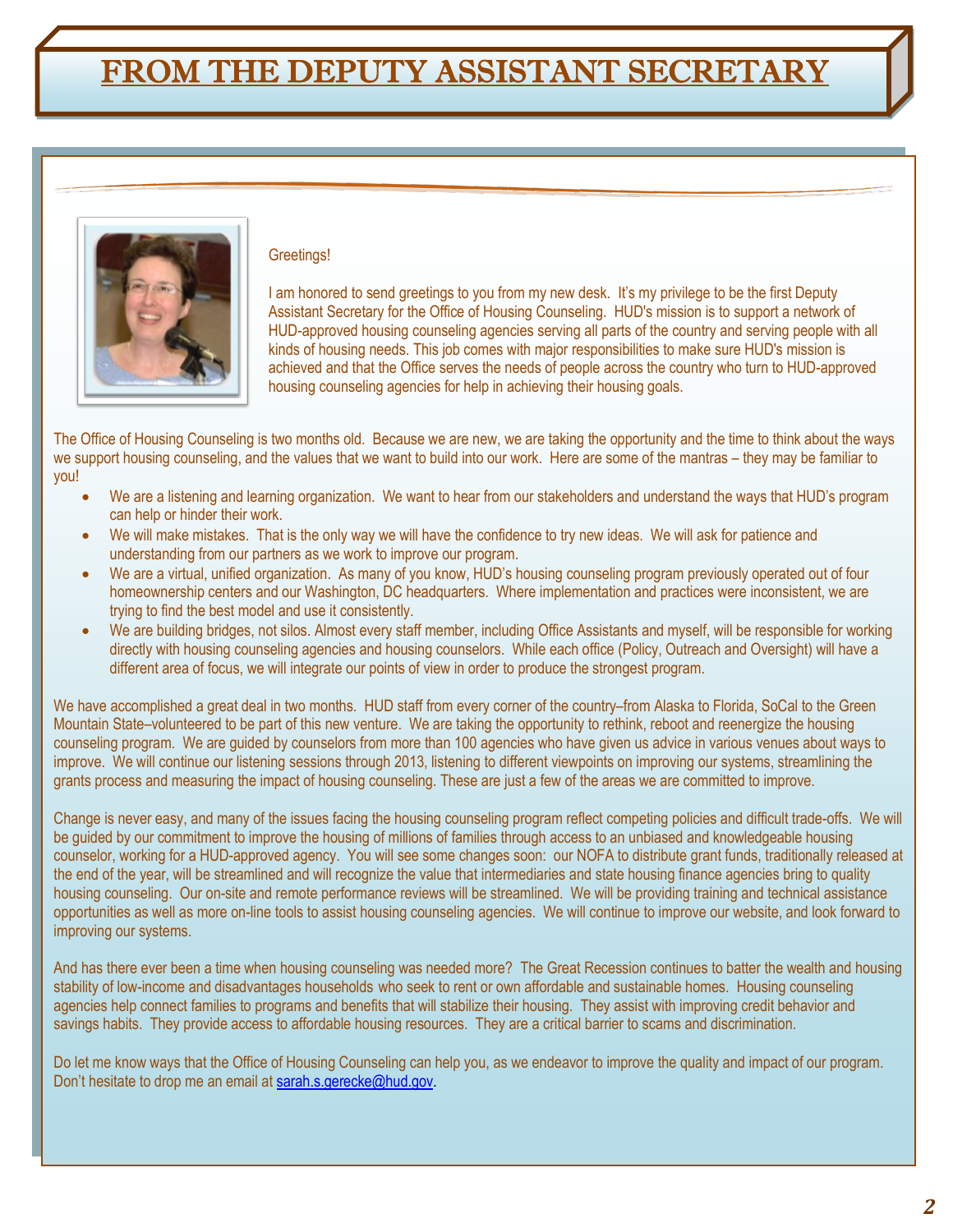### OUT AND ABOUT AROUND THE NATION



### **FROM THE WEST – KIM IN ALASKA**

**On Thursday, November 8, 2012**, Kim Jakeway, Housing Program Specialist in the Office of Outreach and Capacity Building, participated in the Housing Counseling Stakeholder Meeting via telephone. During this meeting, HUD staff listened to the comments and opinions received from counseling members in attendance on the follow three topics:

- Processes and policies that would need to change to better integrate housing counseling into the mortgage process.
- The definition of quality housing counseling and the prevalence of counseling by HUD-approved agencies that is not of adequate quality.
- Improving communication and training and reducing and contracting burdens for local housing counseling agencies by encouraging them to affiliate with intermediaries.

### **FROM THE SOUTH – JUDY IN FLORIDA**

**On Tuesday, November 13, 2012**, Judy Ayers-Britton, Housing Specialist in the Office of Outreach and Capacity Building, gave a presentation to approximately 30 housing counselors at the monthly meeting of the Housing Counseling Agency Roundtable-10 Counties (HCAR-10). HCAR-10 is a group of HUD approved housing counseling agencies located in the 10 most southern counties of Florida. The group has been instrumental in providing information to the Attorney General's office in reference to the use of the settlement funding in the state of Florida. The group meets monthly to discuss local counseling issues and share best practices. It is a great opportunity for them to network and assist each other with problems. Judy discussed the Office of Housing Counseling and described the roles and functions of the new office.

On November 16th, Judy attended the Neighborhood Housing Services of SW Florida's (NHSSF) annual luncheon. NHSSF is a sub grantee of NeighborWorks and provides unsurpassed services to the South Florida community. She was able to network with other housing counselors, local government and other nonprofit agencies and discuss the recent changes to the Office of Housing Counseling. Approximately 300 people were in attendance.

Arden Shank, President and CEO of NHSSF, provided impressive information on the agency's accomplishments in the Miami community for the past year.

#### **FROM THE NORTH – ANITA IN MINNESOTA**

Anita Olson, Housing Program Specialist in the Oversight and Accountability Division, has been busy as a bee in Minnesota. On November 8, 2012, she spoke to 35 Minnesota Realtors in Wayzata, MN, presenting "Do You Know The Way To FHA?", a three hour continuing education credit class. On November 15<sup>th</sup>, she arranged for HUD's Inspector General stationed in the Chicago HUD Office and the Deputy Director for the Federal Housing Finance Agency (FHFA) to speak at the annual Minnesota Mortgage Association/Affordable Housing Congress Conference in Bloomington, MN. Finally, on November 20<sup>th</sup>, she met with the Director at the Homeownership Preservation Foundation's (HPF), Bloomington, MN Headquarters. This welcome meeting included a briefing of the HPF operation and review of the new Office of Housing Counseling.

#### **FROM THE EAST – VIRGINIA (GINGER) IN VIRGINIA**

**On November 14-16, 2012**, Virginia (Ginger) Holman, Housing Program Specialist of the Office of Outreach and Capacity Building, attended the 2012 Virginia Governor's Housing Conference, which was about changing and embracing the new vision for Virginia's communities. The over 750 attendees at this annual Conference, representing major housing stakeholders, explored how to prepare for tomorrow's opportunities, tackling today's challenges and embracing resilient, competitive neighborhoods and communities for the next decade.

The conference was filled to the brim with a variety of plenary sessions and numerous 90-minute sessions, which include in-depth sessions for advanced, seasoned professionals, as well as policyfocused sessions that address the goals and outcomes of the Governor's Housing Policy. Ginger attended those sessions which related to the mission of the Office of Housing Counseling, including housing for veterans, homeless programs and review of foreclosure information for Virginia.

There were also numerous networking opportunities. Ginger took advantage of them to discuss the Office of Housing Counseling with the stakeholders.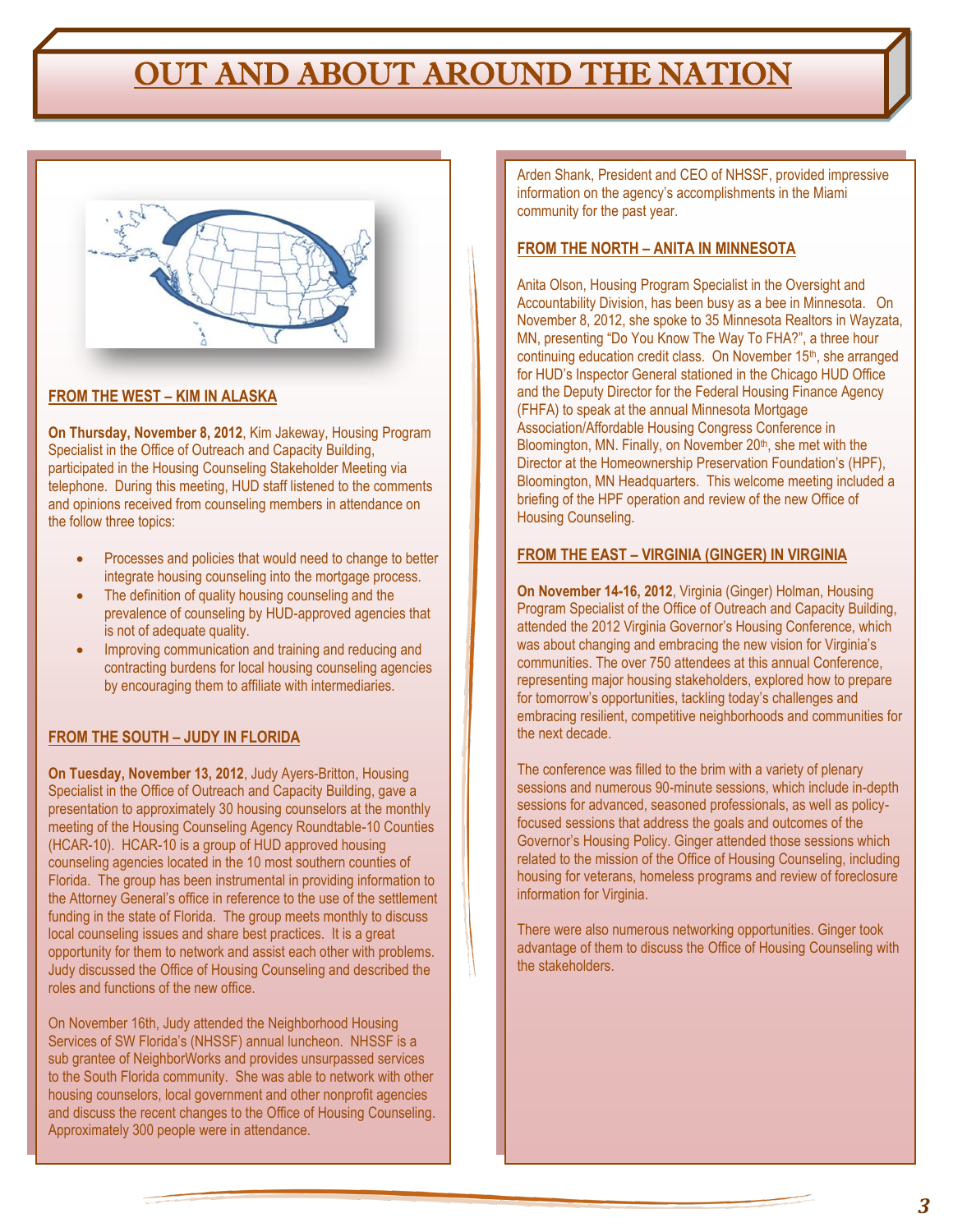### INQUIRING MINDS WANT TO KNOW

#### **HopeNow Housing Counselor and Servicer Partner Conference Call**



On November 15, 2012, Jerry Mayer, Deputy Director, Office of Outreach and Capacity Building, participated in a HopeNow Housing Counselor and Servicer Partner conference call. The call was hosted by HopeNow and included presenters from HopeNow, FHA, Freddie Mac and several servicing lenders. Participating on the call were housing counselors and servicing lenders from around the nation. Jerry presented an overview of the Office of Housing Counseling, and discussed some of the new Dodd-Frank requirements like the housing counseling advisory board and housing counselor certification. Jerry also presented on HUD's Hurricane Sandy resources for housing counselors found on ou[r website.](http://www.hud.gov/housingcounseling)

HopeNow is an alliance between counselors, mortgage companies, investors, and other mortgage market participants. This alliance will maximize outreach efforts to homeowners in distress to help them stay in their homes and will create a unified, coordinated plan to reach and help as many homeowners as possible. The members of this alliance recognize that by working together, they will be more effective than by working independently. The Department of the Treasury and the U.S. Department of Housing and Urban Development encouraged leaders in the lending industry, investors and non-profits to form this alliance. For more information about HopeNow please visit their [website.](http://www.hopenow.com/)

#### **WHO'S MY CONTACT?**



The Office of Housing Counseling has reached an important milestone! HUD-approved Housing Counseling Agencies have now transitioned to the Office of Housing Counseling. As a result, over 2,500 housing counseling agencies have received letters advising them that they have a new HUD Point of Contact (POC). Most of these agencies have already been contacted by their new POC who will be responsible for handling HUD administrative matters as well as providing for agency support, primarily in the areas of technical assistance and training.

A major benefit of launching a new office is the opportunity to develop and implement new processes, procedures and initiatives and to pilot new ways of conducting business. Extensive thought and dialogue have already begun around ways to more effectively utilize the services of Intermediaries and State Housing Finance Agencies (HFAs) to provide additional resources and support for local HUD-approved Housing Counseling Agencies. Utilizing Intermediaries and HFAs, the Office of Housing Counseling envisions having support available to local housing counseling agencies significantly more than has been available in the past.

#### **WHERE'S MY REVIEW?**



Although the Office of Housing Counseling staff is immediately available for technical assistance and other support, it may be several months before agencies are contacted to schedule a performance review. The Office of Housing Counseling conducted a comprehensive evaluation of all agencies in order to determine which agencies could be granted an extension on the term of their current approval. Many agencies will not be required to undergo a performance review for as long as a year beyond the expiration of their current certificate. The Office of Housing Counseling will be issuing certificates that reflect the new approval expiration as appropriate.

Once performance reviews are resumed, agencies will see a number of new, time saving approaches to the performance review process. **It is an exciting time**! The Office of Housing Counseling will keep all of our agencies updated on changes as they occur. If an agency has not been advised of their new Point of Contact, they can contact one of the Office of Housing Counseling managers listed below:

**PHYLLIS FORD** -212.542.7171, **CAROLYN HOGANS** -678-732-2129, **CLEOTRA LOFTON**- 615-515-8595, or **RHONDA RIVERA**- 714-955- 0813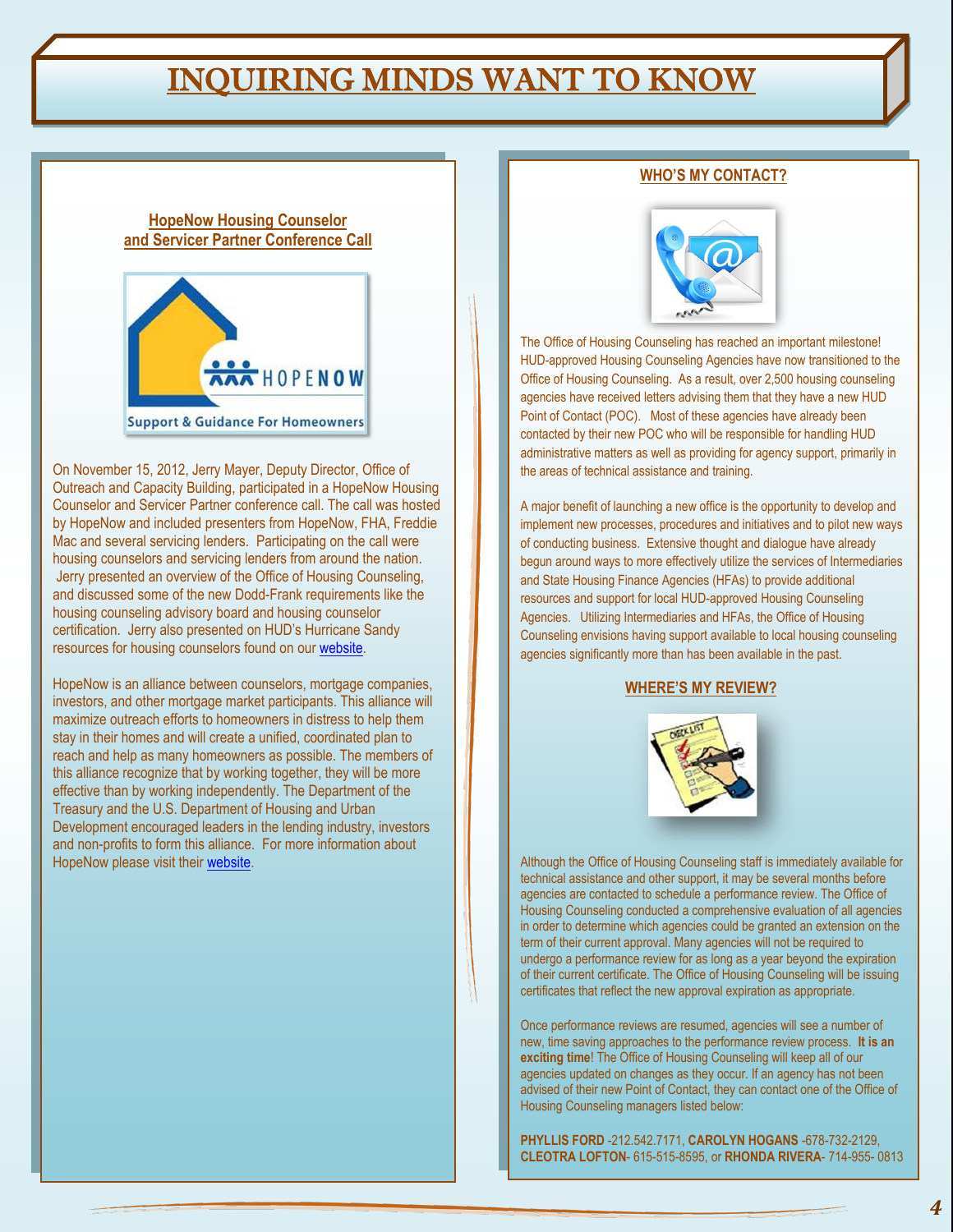*THE BRIDGE* **is pleased to recognize Champions of Service who have provided exemplary service in the Housing Counseling arena, inside and outside of HUD. Nominations of persons both inside and outside of HUD are welcomed. Please send your nominations by the 20th of each month to [thebridge@hud.gov.](mailto:thebridge@hud.gov)**

### CHAMPIONS OF SERVICE –Brendan Wilbur



**Brendan Wilbur** has been a Housing/Financial Counselor at Alternatives Federal Credit Union in Ithaca, New York since 2007. One year prior to that, he started working as the credit union's Individual Development Accounts (IDA) Coordinator. Alternatives serves a 7-county area in central New York. While housing prices in this region are high in relation to median income, home purchase is attainable for low-income families, especially with the assistance of the credit union's IDA programs, which provide matching funds that can boost firsttime home buyers' savings by as much as 4 to 1. Brendan Wilbur has combined various aspects of his job into a multifaceted package that helps clients gain control of their finances and move towards successful home ownership. Brendan's work includes one-to-one financial and housing counseling. He is currently completing recertification as a Financial Counselor through the Credit Union National Association, and has received NeighborWorks certification in a range of pre- and post-purchase and foreclosure intervention areas. He works closely with clients on reviewing and understanding their credit reports, and helps clients develop specific action plans to improve their scores and qualify for home financing.

Another aspect of Brendan's work is financial education. He coteaches the credit union's Money Wise class to more than 100 households each year. Money Wise provides an experiential, group context for addressing concerns about personal finances. Participants frequently write to say how much the class has meant to them. A social worker in the current class wrote, "Thru Moneywise I came to better understand my destructive reckless spending (often emotionally driven) would never help me get ahead, and would be harmful for my family." This woman has now developed spending and savings plans, and is moving towards home ownership.

The third component of Brendan's work is the IDA Program. To date, close to 100 families have purchased homes using their own savings and matching funds provided by various funders. Many others have gained the confidence and financial stability to purchase homes on their own, without needing the matching funds. Brendan's recruitment, counseling, action plans and ongoing encouragement have been a big part of their successes.

To maximize opportunities for his clients and the community, Brendan participates actively in community activities. He is on the Board of Directors of Ithaca Neighborhood Housing Services, the local NeighborWorks affiliate, works closely with their home ownership program and is a regular guest speaker at their homebuyer classes. Brendan also meets with the Asset-Building Team at Tompkins Community Action, a local antipoverty agency, and provides training to their staff on an assetbuilding approach to helping families move out of poverty. By combining these various approaches and activities, Brendan Wilbur proves himself a "Champion of Service."

**CONTACT:** 

**Brendan Wilbur [bwilbur@alternatives.org](mailto:bwilbur@alternatives.org) 607-216-3445**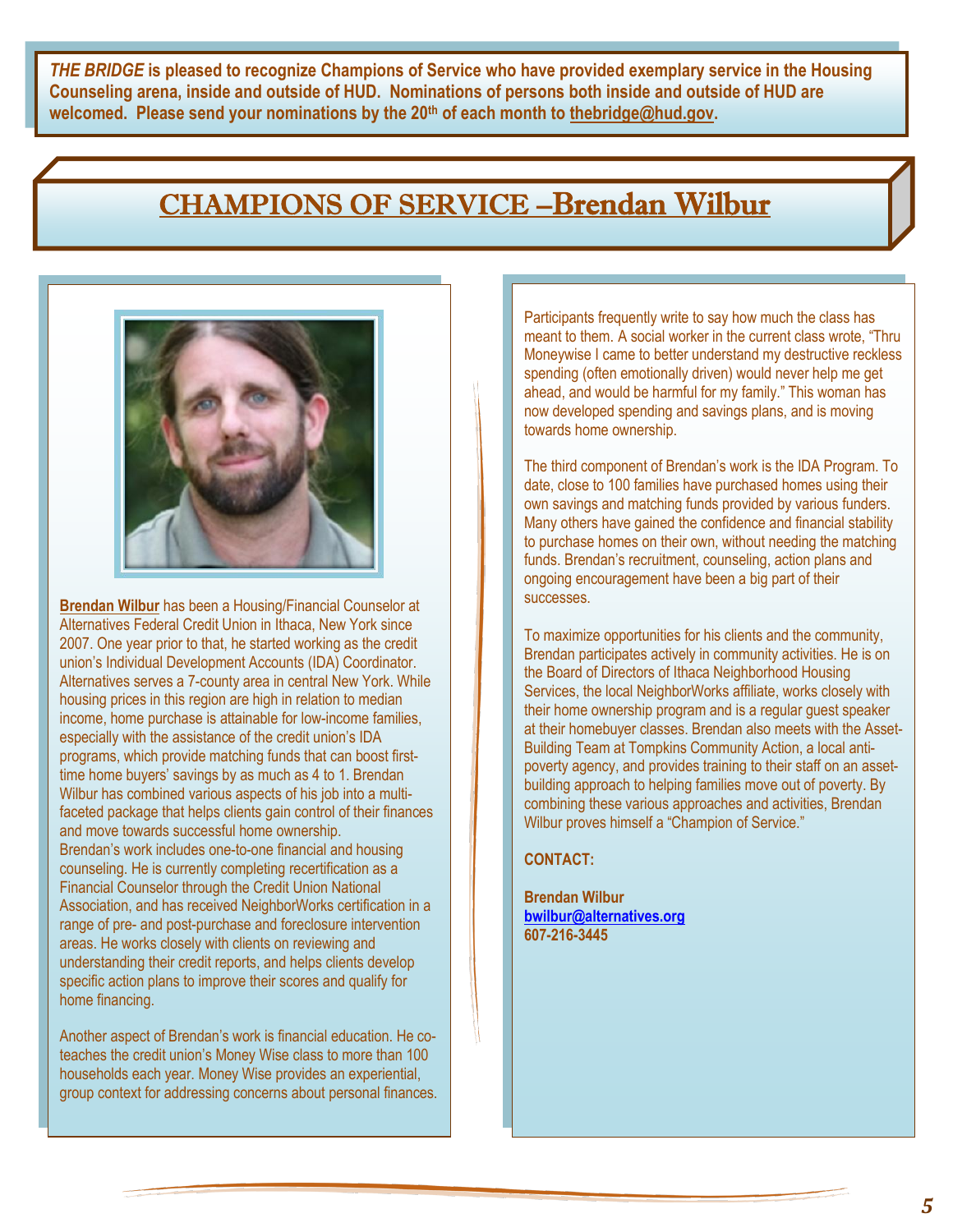### CHAMPIONS OF SERVICE –Katrina Maddox



**Katrina Maddox** is a Housing Counselor at the Center for Financial Health (CFFH) in Lansing Michigan since 2009. CFFH serves a 3-county area in Michigan that has been hardhit by the foreclosure crisis, so while CFFH began its work focusing on homebuyer education and pre-purchase counseling, its focus shifted to assistance with the foreclosure process. In 2011, CFFH was named the Housing Counseling Agency of the Year by the Michigan State Housing Development Authority.

Katrina's work has focused on Foreclosure Intervention services. This is surely the most challenging and potentially depressing part of housing counseling work, as the counselor is working with clients in crisis, and the options available are often a choice of "lesser evils." Katrina has maintained her equilibrium through years of working with clients facing foreclosure, educating people about mortgage rescue scams, and the frustrations of trying to reach remote and unresponsive loan servicers. Her attitude has been to empower her clients by giving them the tools and support to advocate for themselves, following up to make sure they carry through the action plans she helps them develop to address the threat of foreclosure. She has worked on creative ways to publicize CFFH's work, such as the mobile billboard that drove through neighborhoods. In 2011, CFFH provided foreclosure-related services to more than 400 families and helped more than 100 families save their homes, thanks in large part to Katrina's efforts.

Searching for a more positive approach to help CFFH's clients, Katrina looked at the demographic of her client base in 2011 and determined that reverse mortgages, if responsibly pursued and adequately researched, could alleviate financial strain for some of her clients. Katrina was motivated to study for and receive her HECM counseling certification, and the completion of her certification requirements in 2012 resulted in CFFH being able to expand its offerings to meet the needs of a new segment of potential clients with counseling about reverse mortgages.

Katrina is passionate and persistent about the delivery of high quality, fair and effective service to clients which stems from years of experience in mortgage lending and real estate practices. She is truly a Champion of Service.

### **CONTACT:**

**Katrina Maddox [katrinam@centerforfinancialhealth.org](mailto:katrinam@centerforfinancialhealth.org)  517-708-2550**